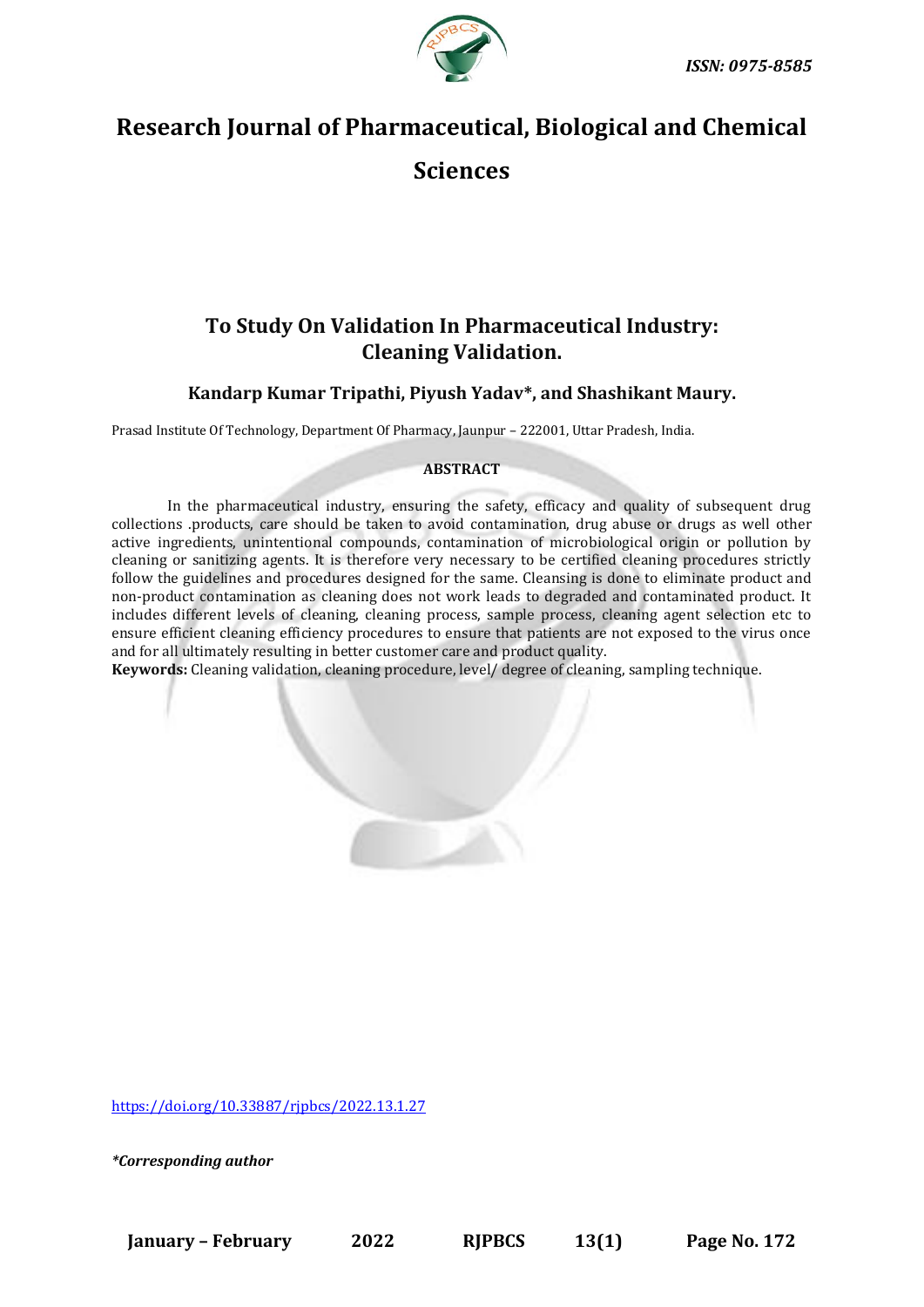

#### **INTRODUCTION**

Verification is the written act of finding out that any process, process, tools, material, task or process that has been followed leads to the expected results. Verification can also be defined as written evidence that provides a high level of assurance that a particular process will always produce a product that will meet its specific specifications and quality attributes [1, 2]. Ensuring cleaning is a documented process that proves efficient and consistent in cleaning up pharmaceutical equipment [3]. Verification of machinery and cleaning processes are widely used in the pharmaceutical industry to prevent serious pollution and deterioration of drug products which is why it is so important to consider. The main purpose of ensuring a cleansing process is to ensure compliance with state and general laws. The importance of performing this process is to ensure the identification and repair of major previously unforeseen problems, which may affect the safety, efficiency, or quality of the next set of drug products produced in that product.

# **Importance and purpose of cleaning validation [4, 5]**

# **Cleaning validation is**

- It is not only necessary to comply with the regulations, but also to satisfy the needs of the customer.
- It ensures the safety, ownership, cleanliness, and strength of the product which are the basic requirements of cGMP (Current Good Production Practice).
- It provides the manufacturer with sufficient assurance that the internal controls are properly aligned. Concerns that affect a person's ability to achieve effective results and the things that need to be considered when performing a cleanup

#### **Objectives of cleaning validation**

Cleaning equipment and ensuring cleanliness in the area of Active Pharmaceutical Component (API) is required to prevent future mass contamination with the previous batch object. Ensuring cleanup in the API service is really important as contaminant contamination in one of the drug dosage forms will exacerbate the problem and therefore it is advisable to make at least three repetitive and effective cleanup applications to ensure a proven method [7]. It is necessary to confirm the cleaning procedures for the following reasons:

- It is a prime foremost customer requirement as it ensures the purity and safety of the product to be consumed.
- It is a precept requirement in API (Active Pharmaceutical ingredient) product manufacture.
- It also approves the quality of the process through an internal control and compliance<sup>8</sup>.

# **Contamination and Cross Contamination<sup>1</sup>**

Normally cross contamination and contamination by a foreign material are of two types

- 1. Contaminant contamination is usually an active ingredient from one product to the next manufactured product. However, carryover of other product components such as additives can also cause problems and reduce the final quality of the product. Contamination of a single product with a large amount of active ingredient residue from the previous collection may cause an obvious problem for the consumer or patients due to unintentional contamination.
- 2. The second type of contamination is foreign substances that may be viral in nature or may not be part of the tools. The storage and storage environment can provide microorganisms that do not have the opportunity to grow inside the processing equipment. This can lead to obvious problems with the production of sterile products (production of high levels of pyrogens, reduced fertility assurance and purity obtained by mechanical contraceptive procedures etc.) [1].

It also possess serious problem for the manufacture of non sterile dosage form particularly unpreserved products which support microbial growth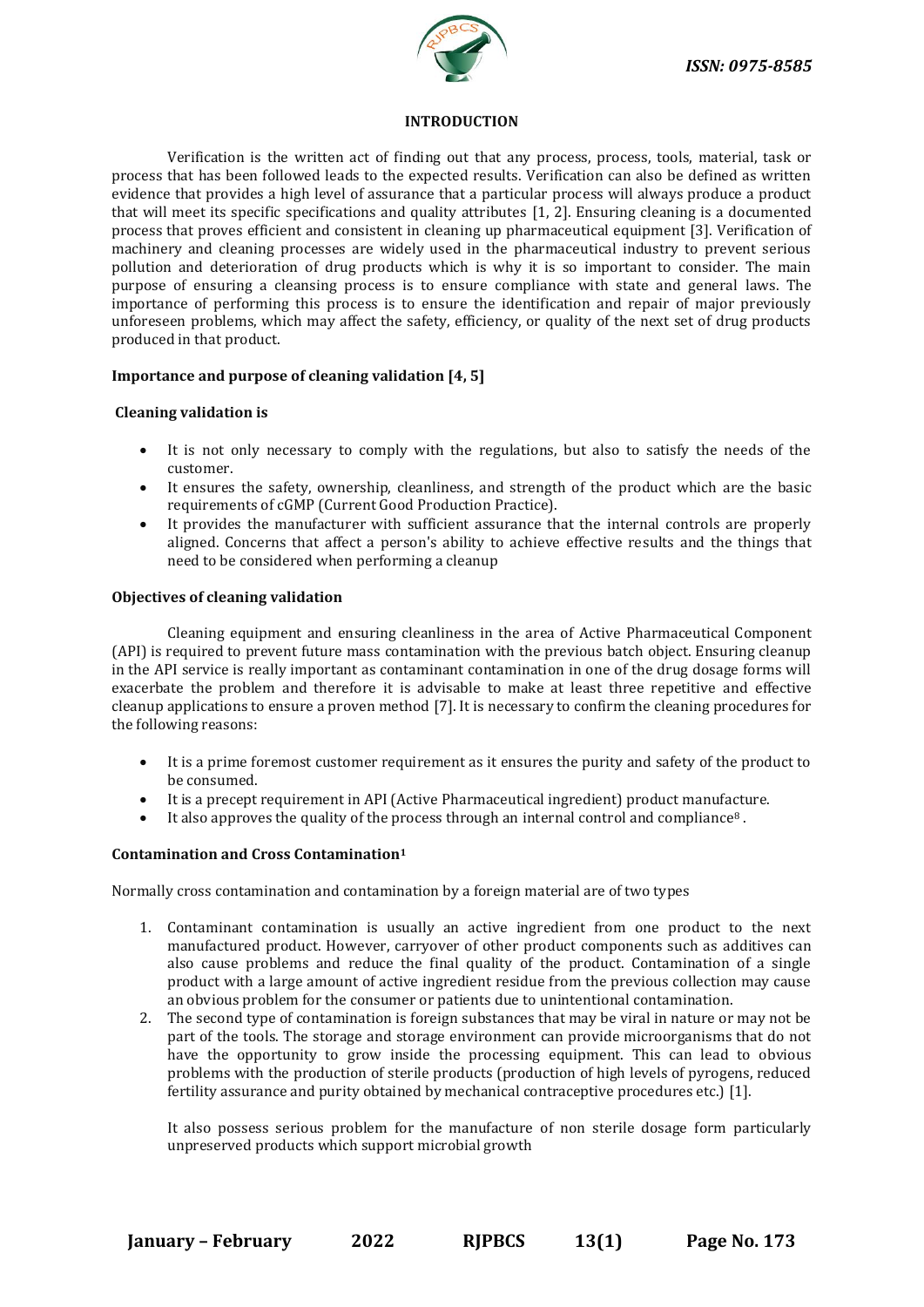

#### **Types and mechanism of contamination [9]**

- **1. Cross contamination with active ingredient** One of the real dangers of contaminating the active ingredients is that, after contamination the result becomes more active ingredient than one active product. Depending on the results of the treatment, pollution may improve the action or no doubt the action or pollution may have completely different medical and health effects.
- **2. Microbiological contamination** This type of contamination is irrational, since contamination can develop at any time, even after cleaning. A major contributing factor is the maintenance of equipment in wet or wet conditions. This provides a natural environment in which germs can easily grow.
- **3. Contamination by cleaning or sanitizing agents** Some medical services may find it inevitable to use toxic and dangerous substances to clean stubborn residues. This is especially true in the production of active pharmaceutical ingredients (APIs). These items represent a potential risk such as product contamination. It seems clear that one of the most effective and effective ways to deal with this problem is to use less toxic cleaning agents that may still be effective in removing the residue from a given cleaning condition. The same things apply to the sanitizing agents used to wipe clean materials.
- **4. Contamination by miscellaneous other materials** In addition to the general expected or anticipated list of potential contamination in the pharmaceutical industry, a few other things that may be too small may contaminate products. The partial list contains mechanical components e.g. filling machines, brushes from used brushes, auxiliary materials, paper filters, micron filters, strips and rubber particles from gloves, cleaning supplies such as brushes, cloth, and cotton fibers from textiles and detergents, detergents.

#### **Equipment characterization**

Ensuring cleaning not only involves the removal of residues but also provides assurance and assurance that each piece of equipment associated with the process is cleaned to the desired or acceptable standards. It is often called the train-based route. A mechanical train is a series of machines in which a product or products go through as they go through the production process. To test whether a device is clean or not it should be noted in such a way that its design features are well known.

# **Cleaning Procedures [10]**

Normal cleaning procedures for all pieces of equipment and procedures should be adjusted. It is important that the design of the equipment is carefully considered in accordance with the product residues to be removed, the available cleaning agents and cleaning techniques, when determining the most efficient cleaning process for tools. Cleaning procedures should be adequate and detailed to avoid any possible complications during cleaning. The following parameters are considered during cleaning.

#### **Equipment Parameters to be evaluated [10]**

- Identification of the equipment to be cleaned
- 'Difficult to clean' areas
- Property of materials
- Ease of disassembly
- Mobility

#### **Residues to be cleaned**

- Cleaning limits
- Solubility of the residues
- Length of campaigns

#### **Cleaning agent parameters to be evaluated**

- Preferable materials that are usually used in the process
- Detergents available (as a general guide, minimal use of detergents recommended unless absolutely required)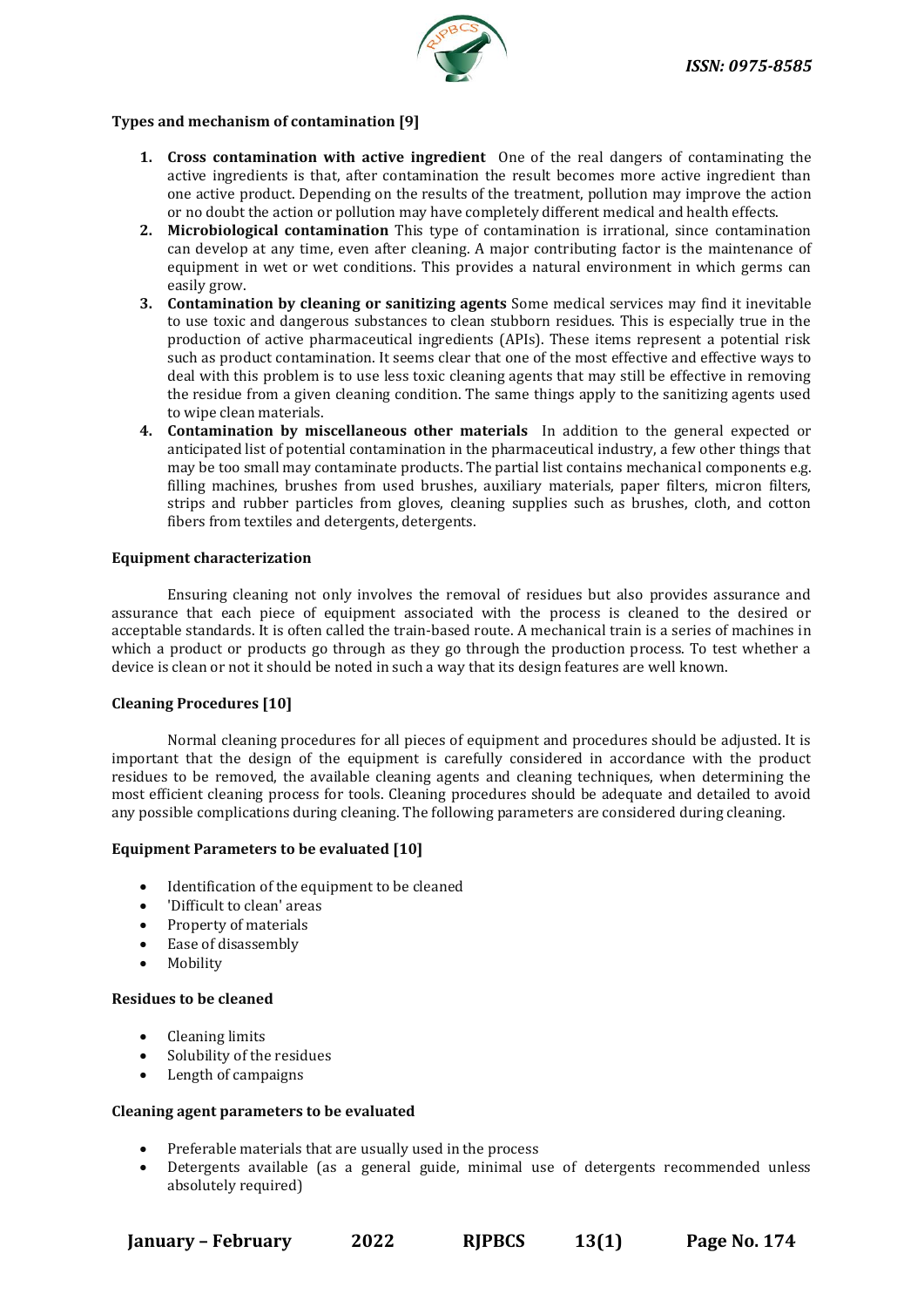

- Solubility properties
- Environmental considerations
- Health and safety considerations

#### **Cleaning techniques to be evaluated**

- Manual cleaning
- CIP (Clean-in-place)
- COP (Clean-out-of-place)
- Semi automatic procedures
- Automatic procedures
- Time considerations
- Number of cleaning cycles

#### **Cleaning Agent selection<sup>11</sup>**

Cleaning agents fall into several broad categories

- Water
- Solvents
- Commodity chemicals
- Formulated cleaning agents

Water It is a solvent that works all over the world. If water alone will purify the product successfully without undue time or physical effort to remove residues, water should definitely be taken care of. For many, however, water alone requires an unacceptable increase in time for cleaning to be completed. Therefore alternatives should be considered.

**Solvent** These are used primarily in processes where the use of solvent has already been called for the production process. For example, maternal alcohol is used as a solvent for cleaning APIs. Since alcoholic beverages are already known to dissolve the main residue, there is a small risk of using it for purification.

**Commodity Chemicals** Here, chemicals like NaOH can be used for cleaning as well. Like their smelter counterparts, there can be dangerous problems, problems of disposal associated with these substances. Their general high content or low acidity, however, often makes them useful in non-use processes. However these chemicals do not have a built-in cleaning agent and can be difficult to wash, taking a larger amount of water to wash them out of the systems than a combined cleaning agent.

**Formulated cleaning agent** It is the largest group of cleaners. This section contains solvent-based formulations as well as water composition. Formed cleaning agents can usually include one or more sources of alkalinity or acid, sequestrants, material builders, chelants and solvent or water. In industrial use, unlike the products used by consumers, these materials are designed to have a low foam and are therefore easy to clean and are suitable for high-grade sedation or anti-corrosion.

#### **Level / degree of Cleaning**

#### **Level 1 Cleaning**

This is used between the production of different collections of the same product. Example - In a Production X production campaign, there are 3 sets to be produced as shown below. Group A, Group B, Group C of donated goods and / or train equipment, if Group A in the campaign is to be followed by Group B in the campaign, then level 1 cleaning is required.

#### **Level 2 Cleaning**

This standard is used between the production of different sets of different Product and / or at the end of the production process even if the same product is scheduled for subsequent operation. The two degrees above or the degree of purification vary depending on the level of risk associated with it, the limit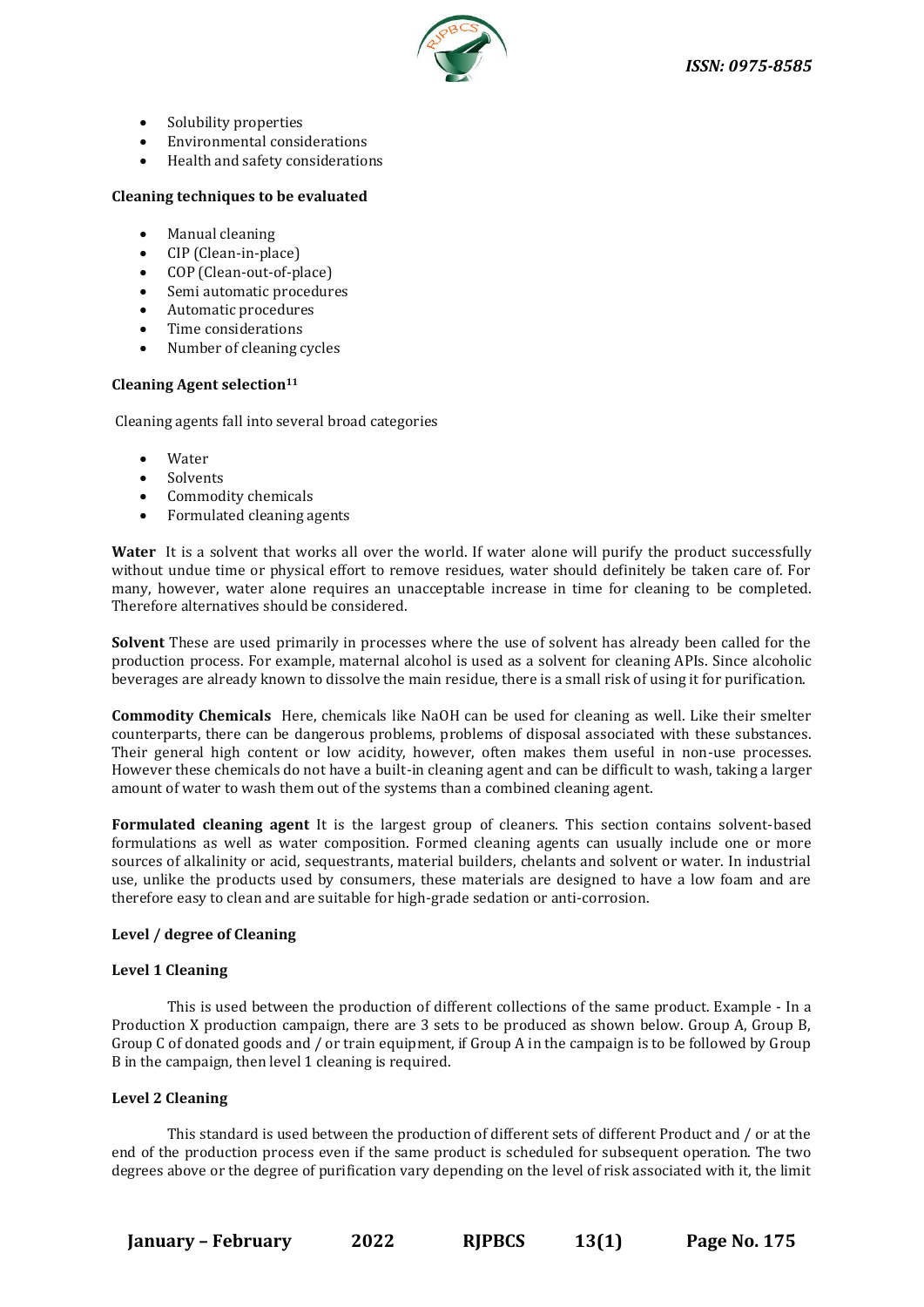

of acceptance, and the degree of purification and the method of verifying the cleaning process. In addition the CEFIC-APIC (Europian Chemical Industry Council-Active Pharmaceutical Ingredients Committee) 13 purification certification recommends three levels of purification that can be used. This method is described in the table below, however it should be noted that additional standards may be required depending on the type of procedure and requirement [14, 15].

#### **Sampling Technique [17 – 24]**

There are usually three main types of samples among which the most desirable is the direct sampling method, the alternatives used for swab samples and cleaning samples.

**Direct surface sampling** This method involves determining the type of sample material used and its effect on the test data to determine the intervening of the sample material in the test. Therefore, at the beginning of the verification process, it is important to verify the sampling and solvent method if it is satisfactory and easy to use.

#### **Advantages of direct sampling**

- Areas hardest to clean and which are reasonably reachable can be evaluated
- Leads to establish a level of contamination or residue per given surface area.
- Residues that are "dried out" or are insoluble can be sampled by physical removal.

#### **Disadvantages of direct sampling**

- There is no physical removal of the contaminant.
- The rinsing solvent may not reach unapproachable or occluded part of equipment.
- This method uses organic solvents for water insoluble materials.

#### **Swab sampling [17-25]**

After cleaning the equipment, the product contact areas can be blown to check the hygiene of the area. Used swabs should be compatible with active ingredients and should not interfere with testing and results. They should not cause or cause any damage to the compound. The solvent / (s) used for the swab should provide good melting of the compound and should not cause deterioration (Fig. : Swab sampling).



**Figure 1: Swab sampling**

#### **Advantages of Swab Sampling**

- Dissolve and physically remove sample.
- Adaptability to wide variety of surfaces.
- Economically and widely available.
- May allow sampling of a defined area.
- Valid to active, microbial, and cleaning agent residues.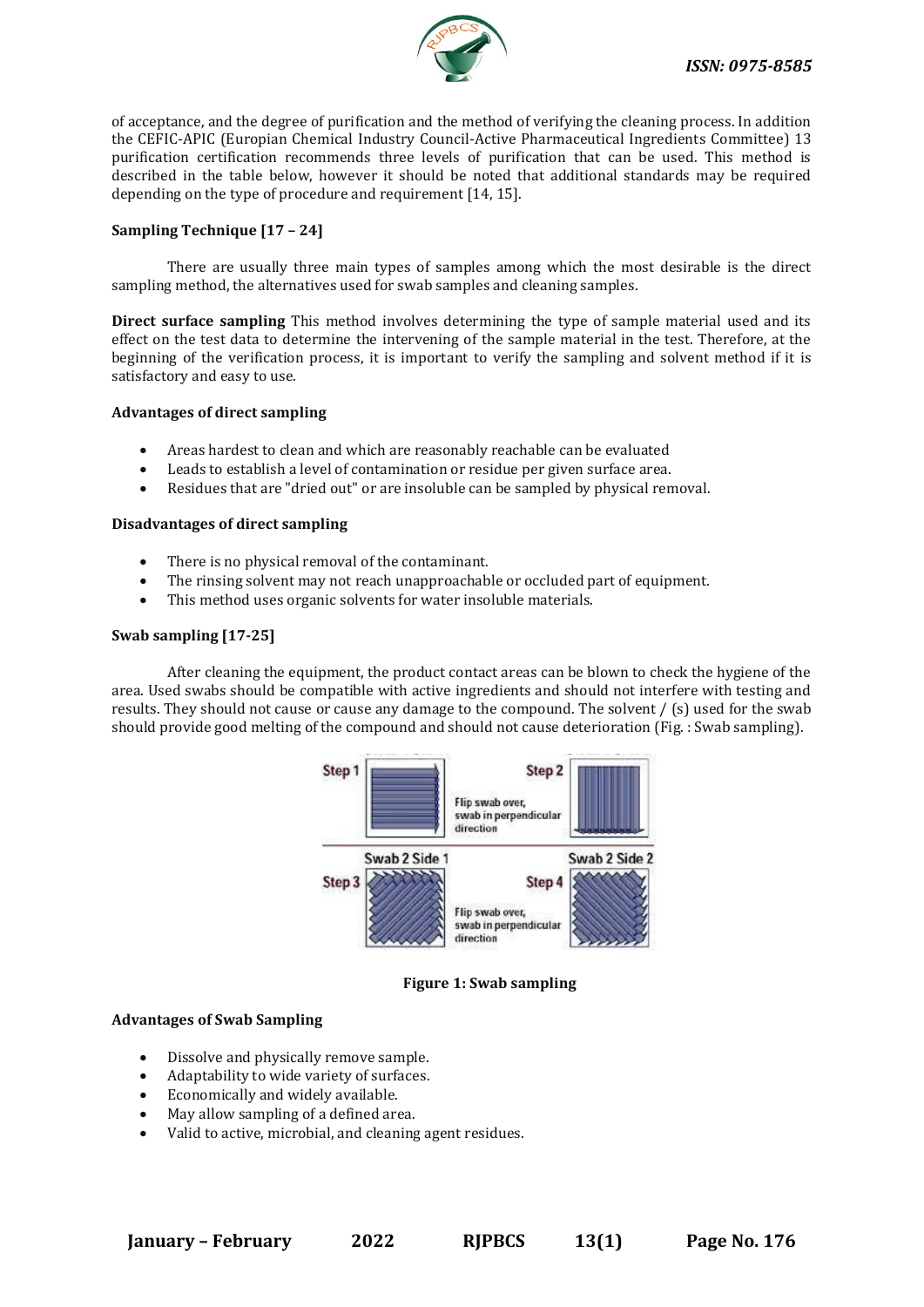

#### **Limitations**

- An Invasive technique that may introduce fibers.
- Results may be technique dependent.
- Swab material and design can inhibit recovery and specificity of the method.
- Evaluation of complex, complex and hard to reach areas difficult 11-15, 30-33.

#### **Rinse sampling** [17 – 24]

Sampling and testing of bath samples to find the remaining active ingredient is a commonly accepted method of hygiene testing. This is a simple method in most cases and requires control of the solvent used for bathing, contact time and the mixing involved. The solvent used should be selected based on the melting of the active ingredient and should mimic the following mass of product or at least provide adequate solubility.

#### **Advantages**

- Ease of sampling.
- Evaluation of entire product contact surface.
- Convenience of all equipment parts to the rinsing solvent.
- Best fitted to sealed or large scale equipment and equipment which is not easily or regularly disassembled.

#### **Limitations**

- Restricted information about actual surface cleanliness in some cases.
- May reduce test sensitivity.
- Residues may not be homogenously distributed
- Inability to detect location of residues.
- Rinse volume is critical to assure accurate interpretation of results.
- May be difficult to correctly define and control the areas sampled, therefore usually used for rinsing an entire piece of equipment, such as vessel.

#### **Testing methods**

The basic requirements of the analysis methods should be the following principles

- The assessment methodology should have the ability to identify targeted objects at levels consistent with acceptance criteria.
- The test method should have the ability to identify targeted objects where there are other potential items in the sample.
- The test analysis method should include the conversion value of the sample identified in the sample to 100% if the acquired acquisition data shows the acquisition within the allowed range.

#### **Analysis of cleaning validation samples**

There are various analytical techniques available that can be used in cleaning validation36 .But selecting the appropriate analytical tool depends on a variety of factors24-28. The most important factor is to determine the specifications or parameters to be measured37. The limit should always be established before the selection of the analytical tool.

#### **Specific and non-specific methods**

A particular method detects unique compounds before possible contamination. Example: HPLC. Indirect methods are those methods that identify any compound that produces a consistent response Ex: Total Organic Carbon (TOC), pH and conductivity.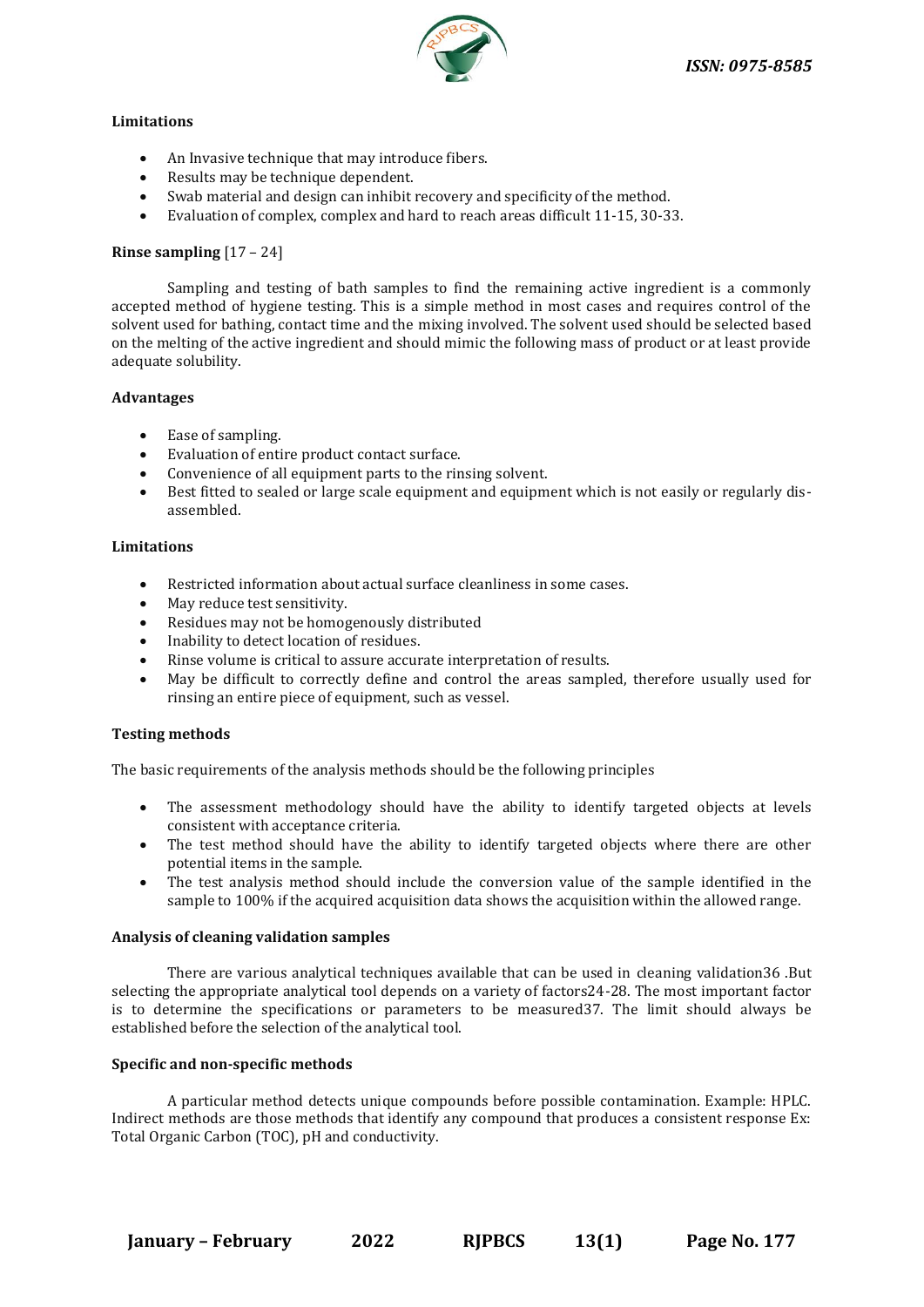

**Thin layer chromatography (TLC)** TLC is widely used in determining the quality of surfactants. **Atomic absorption spectroscopy (AAS)** AAS (atomic absorption spectroscopy) is used to determine inorganic contamination.

**Bioluminescence** This is useful for biology. This type of analysis usually uses ATP-bioluminescence. **Automatic electron emission (OSEE**). In some cases the residual limits are so small that they cannot be obtained by conventional means. OSEE is a very sensitive method that can be used for both quality and volume in this regard.

**Portable mass spectrometer** A portable mass spectrometer spectrometer can be used to determine the most critical measurements and to identify fossils.

#### **Additional techniques**

Apart from the above mentioned techniques the biopharmaceutical industries apply a wide range of techniques46 . These include

- Enzyme-Linked Immuno Sorbent Assay (ELISA)
- Limulus amaebocyte lysate (LAL) technique.

#### **ELISA48**

ELISA represents the enzyme-linked immune sorbent assay, commonly referred to as the enzyme immunoassay (EIA). The ELISA test is usually performed on a multi-source plate (96- or 384 sources). The multi-source plate provides a solid surface to block the antigen. Analysts 'immobilizations promote antigen separation in all parts of the sample. This feature makes ELISA one of the easiest tests to perform on multiple samples at once.

#### **LAL (limulus amoebocyte lysate)**

Limulus Amebocyte Lysate testing has been approved by international pharmacopeias as a means of diagnosing bacterial / contaminant toxicity of both immature substances used in the combination of drugs and storage products. This test is also helpful in the cosmetics industry and in food production as it is the FDA (Food and Drug Administration)-approved method of identifying pyrogens.

#### **Validation report**

A verification report is essential to present results and conclusions as well as secure authorization for research. The report should include the following information

- References to all procedures that have been followed for sample cleaning and testing.
- Results of physical examination and analysis or similar indications, as well as any appropriate observations.
- Conclusions regarding the acceptance of results, and the status of validated processes.
- Any accreditation or recommendations based on the results or relevant information obtained during the study include re-certification procedures if applicable.
- Review of any protocol deviations.
- If it is not possible for other product groups to be made over a period of time, it is advisable to produce cluster reports until then.
- The report must contain the appropriate level of validation following the verification.

#### **CONCLUSIONS**

The cleaning process should be followed regularly and whenever necessary to ensure that everything and all parts of the equipment are cleaned. It should include equipment and product inspections, process impact assessments on routine process, proper cleaning agent and method, determination of residual acceptance process, determination of the level of testing required to validate the process, sample development and recovery analysis methods. There should be conditions for acceptance of certification, various guidelines to be followed, compilation / collection and approval of certification protocols, scope of certification studies to be done in accordance with protocol, compilation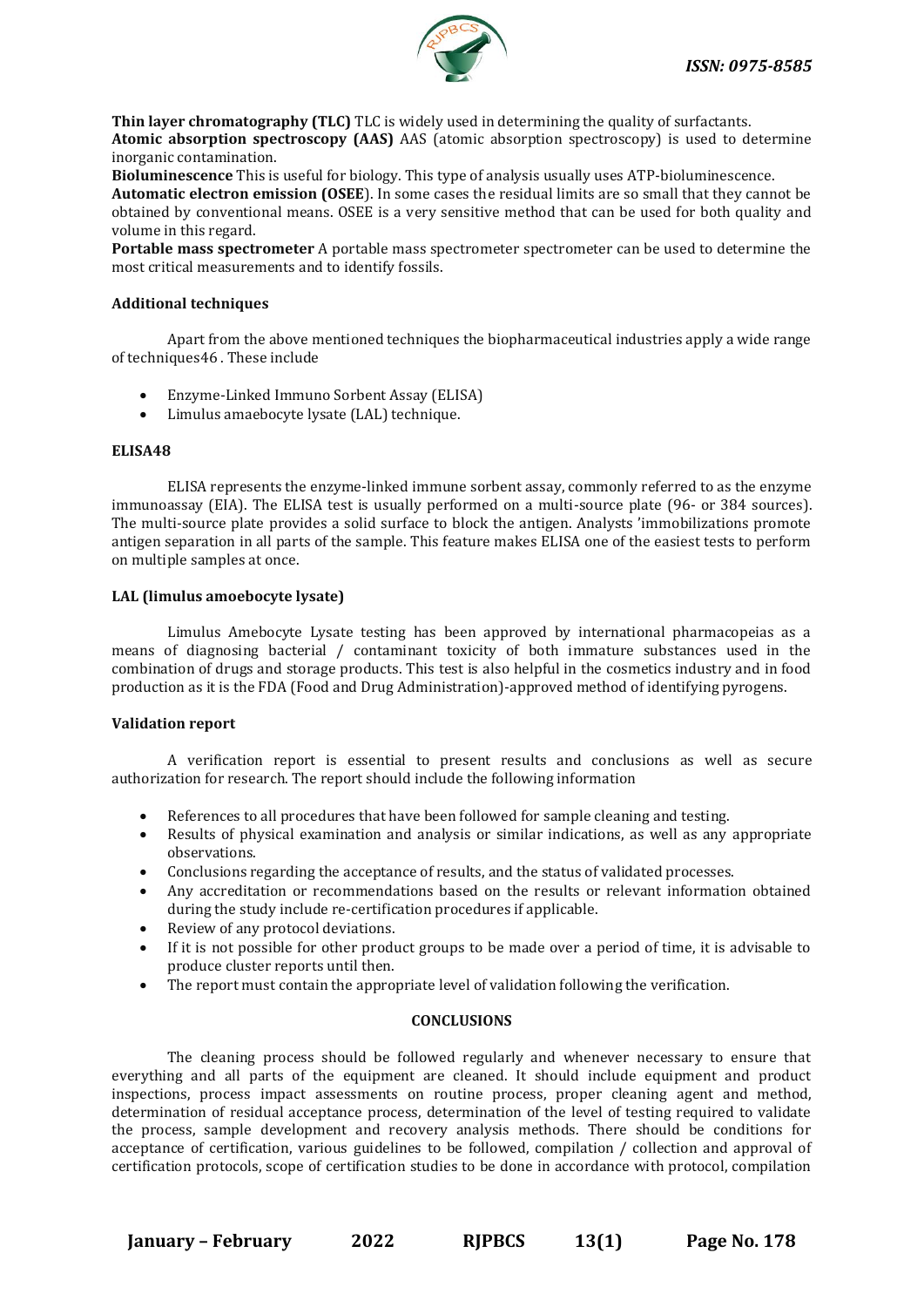

and authorization of verification reports, written studies, conclusions. , recommendations and verification policy.



**Figure 2: Cleaning Validation Steps**



**Figure 3: Steps Required Cleaning Validation** 

# **REFERENCES**

- [1] Narayana Murthy and Chitra K. IJPSR. 2013;4(9): 3317-27.
- [2] Amit Kailaschand M. Process validation of cephalosporin antibiotics cefuroxime axetil 500 mg tablets. Karnataka: Rajiv Gandhi University of Health Sciences. 2011.
- [3] Parenteral drug association. Points to Consider for cleaning validation. Technical Report. 1998;29.
- [4] Patel Payal K, Patel NM and Patel PM. Int J Pharm Biol Arch. 2011;2(5):1332-36.
- [5] Vinay Jain G. Department of Pharmaceutical Analysis and QA, Mallareddy College of Pharmacy. Cleaning validation [http://www.slideshare.net/vinayjain104](http://www.slideshare.net/vinayjain104%208/cleaningvalidation26237202accessed%2022%20January%202020)  [8/cleaningvalidation26237202accessed 22 January 2020.](http://www.slideshare.net/vinayjain104%208/cleaningvalidation26237202accessed%2022%20January%202020)
- [6] Available fromhttps://www.outsourcingpharma.com/Headlines/PromotionalFeatures/Whatdo-you-need-toconsider-to-ensure-a-successfuloutcome accessed. 2020.
- [7] Pharmaceutical Inspection Convention and Pharmaceutical Inspection Cooperation Scheme. Recommendations on Validation Master Plan, Installation and Operational Qualification, NonSterile Process Validati1on, Cleaning Validation. PI 006-3.
- [8] Guide to cleaning validation in API plant. Cleaning Validation in Active Pharmaceutical Ingredient manufacturing plants by APIC. 1999;3.

**January – February 2022 RJPBCS 13(1) Page No. 179**